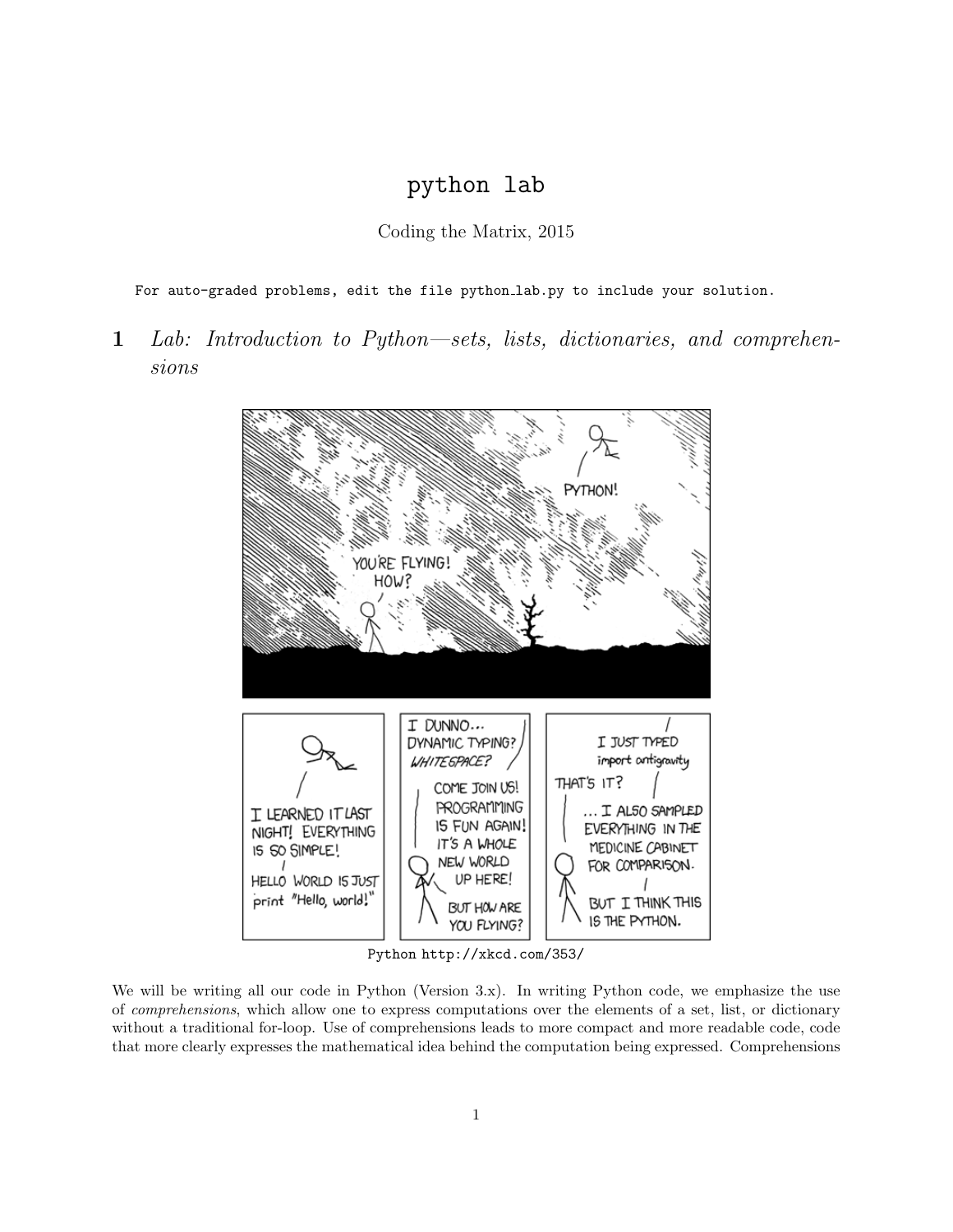might be new to even some readers who are familiar with Python, and we encourage those readers to at least skim the material on this topic.

To start Python, simply open a console (also called a shell or a terminal or, under Windows, a "Command Prompt" or "MS-DOS Prompt"), and type python3 (or perhaps just python) to the console (or shell or terminal or Command Prompt) and hit the Enter key. After a few lines telling you what version you are using  $(e.g., Python 3.4.1)$ , you should see >>> followed by a space. This is the *prompt*; it indicates that Python is waiting for you to type something. When you type an expression and hit the Enter key, Python evaluates the expression and prints the result, and then prints another prompt. To get out of this environment, type quit() and Enter, or Control-D. To interrupt Python when it is running too long, type Control-C.

This environment is sometimes called a REPL, an acronym for "read-eval-print loop." It reads what you type, evaluates it, and prints the result if any. In this assignment, you will interact with Python primarily through the REPL. In each task, you are asked to come up with an expression of a certain form.

There are two other ways to run Python code. You can import a module from within the REPL, and you can run a Python script from the command line (outside the REPL). We will discuss modules and importing in the next lab assignment. This will be an important part of your interaction with Python.

To submit your work on an assignment, you will have to edit the stencil for that assignment, in this case python lab.py. You need to use a text editor for this purpose. If you are an experienced programmer (as required for this course), you likely have a favorite text editor. You should use a text editor that supports Python. As we will see, whitespace indentation (how many spaces or tabs appear in your file in each line) is significant for Python. In this course, we follow this convention: no tabs, and each level of indentation is represented by four spaces. A good text editor will have a Python mode that helps you manage indentation. Your text editor should be configured to insert four spaces when you hit the tab key. Some text editors handle this better than others. Some use Vim. I use ... *Emacs*.



Real Programmers http://xkcd.com/378/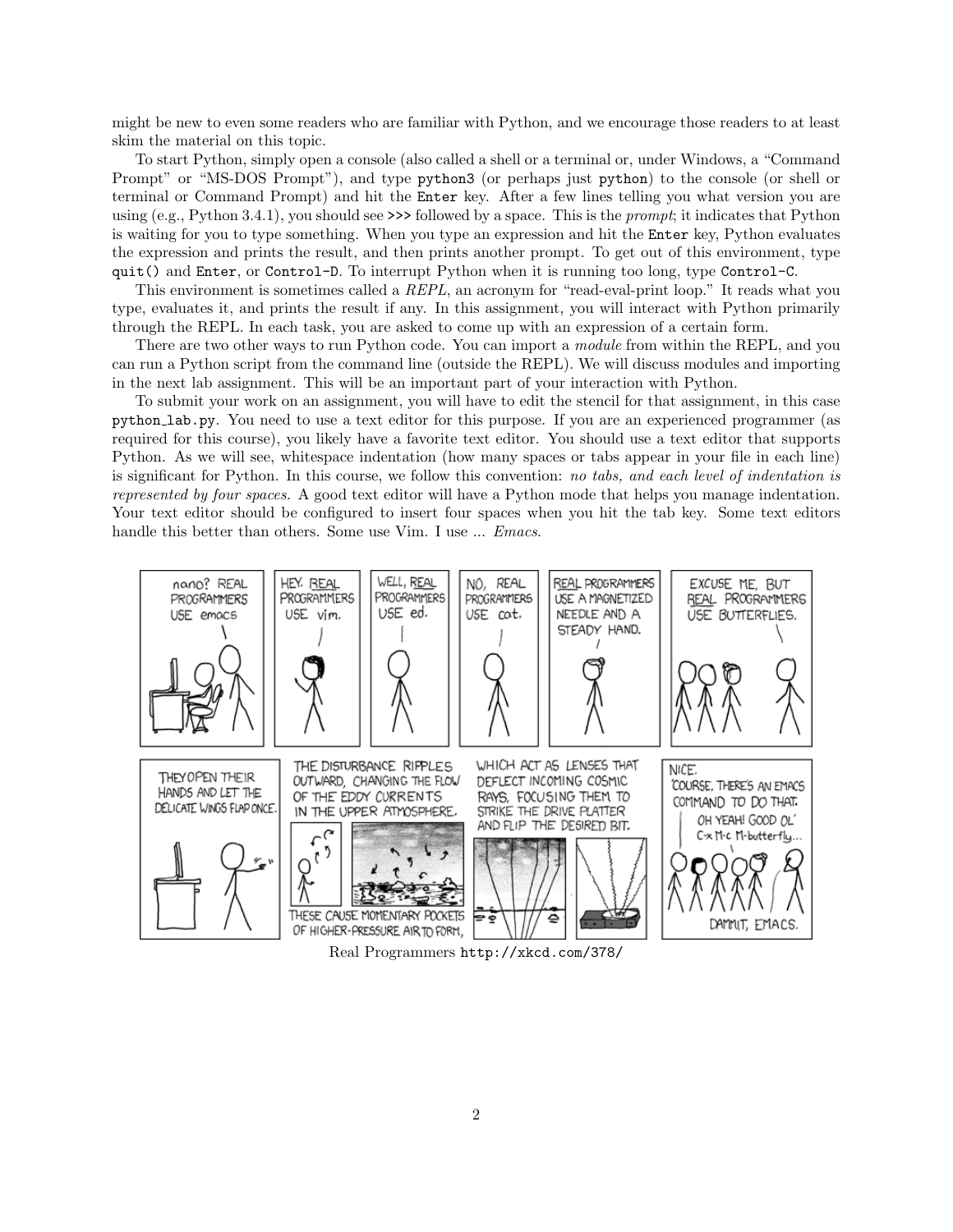# 1 Simple expressions

## 1.1 Arithmetic and numbers

You can use Python as a calculator for carrying out arithmetic computations. The binary operators  $+$ ,  $*$ , -, / work as you would expect. To take the negative of a number, use - as a unary operator (as in -9). Exponentiation is represented by the binary operator \*\*, and truncating integer division is //. Finding the remainder when one integer is divided by another (modulo) is done using the % operator. As usual, \*\* has precedence over  $*$  and  $/$  and  $/$ , which have precedence over  $+$  and  $-$ , and parentheses can be used for grouping.

To get Python to carry out a calculation, type the expression and press the Enter/Return key:

```
>>> 44+11*4-6/11.
87.454545454545454
>>>
```
Python prints the answer and then prints the prompt again.

Task 1: Use Python to find the number of minutes in a week.

Task 2: Use Python to find the remainder of 2304811 divided by 47 without using the modulo operator %. (Hint: Use //.)

Python uses a traditional programming notation for scientific notation. The notation 6.022e23 denotes the value  $6.02 \times 10^{23}$ , and  $6.626e-34$  denotes the value  $6.626 \times 10^{-34}$ . As we will discover, since Python uses limited-precision arithmetic, there are round-off errors:

>>> 1e16 + 1 1e16

The value of the expression float ('infinity') is infinity:

```
>>> min(6.02e23, float('infinity'))
6.02e+23
```
## 1.2 Strings

A string is a series of characters that starts and ends with a single-quote mark. Enter a string, and Python will repeat it back to you:

```
>>> 'This sentence is false.'
'This sentence is false.'
```
You can also use double-quote marks; this is useful if your string itself contains a single-quote mark:

>>> "So's this one." "So's this one."

Python is doing what it usually does: it *evaluates* (finds the value of) the expression it is given and prints the value. The value of a string is just the string itself.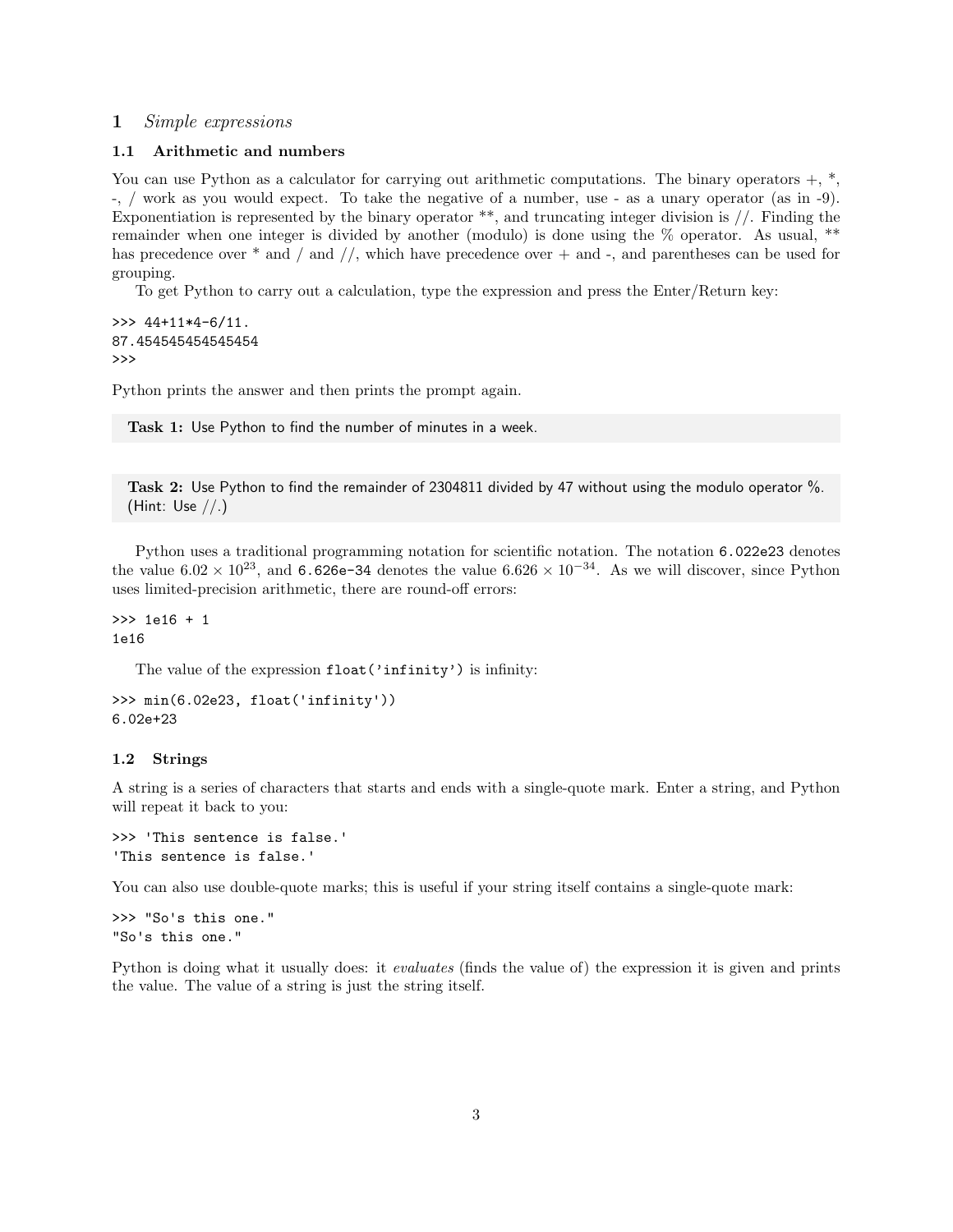#### 1.3 Comparisons and conditions and Booleans

You can compare values (strings and numbers, for example) using the operators  $==, <, >, <=, >=$ , and  $!=$ . (The operator  $!=$  is inequality.)

```
>> 5 == 4
False
\gg 4 == 4
True
```
The value of such a comparison is a Boolean value (True or False).

>>>  $type(5 == 4)$ <class 'bool'>

An expression whose value is a boolean is called a Boolean expression.

Boolean operators such as and and or and not can be used to form more complicated Boolean expressions.

```
>> True and False
False
\gg True and not (5 == 4)True
```
Task 3: Enter a Boolean expression to test whether the sum of 673 and 909 is divisible by 3.

## 2 Assignment statements

The following is a statement, not an expression. Python executes it but produces neither an error message nor a value.

 $>>$  mynum =  $4+1$ 

The result is that henceforth the variable mynum is bound to the value 5. Consequently, when Python evaluates the expression consisting solely of mynum, the resulting value is 5. We say therefore that the value of mynum is 5.

A bit of terminology: the variable being assigned to is called the *left-hand side* of an assignment, and the expression whose value is assigned is called the right-hand side.

A variable name must start with a letter and must exclude certain special symbols such as the dot (period). The underscore  $\overline{\ }$  is allowed in a variable name. A variable can be bound to a value of any type. You can rebind mynum to a string:

```
>>> mynum = 'Brown'
```
This binding lasts until you assign some other value to mynum or until you end your Python session. It is called a top-level binding. We will encounter cases of binding variables to values where the bindings are temporary.

It is important to remember (and second nature to most experienced programmers) that an assignment statement binds a variable to the value of an expression, not to the expression itself. Python first evaluates the right-hand side and only then assigns the resulting value to the left-hand side. This is the behavior of most programming languages.

Consider the following assignments.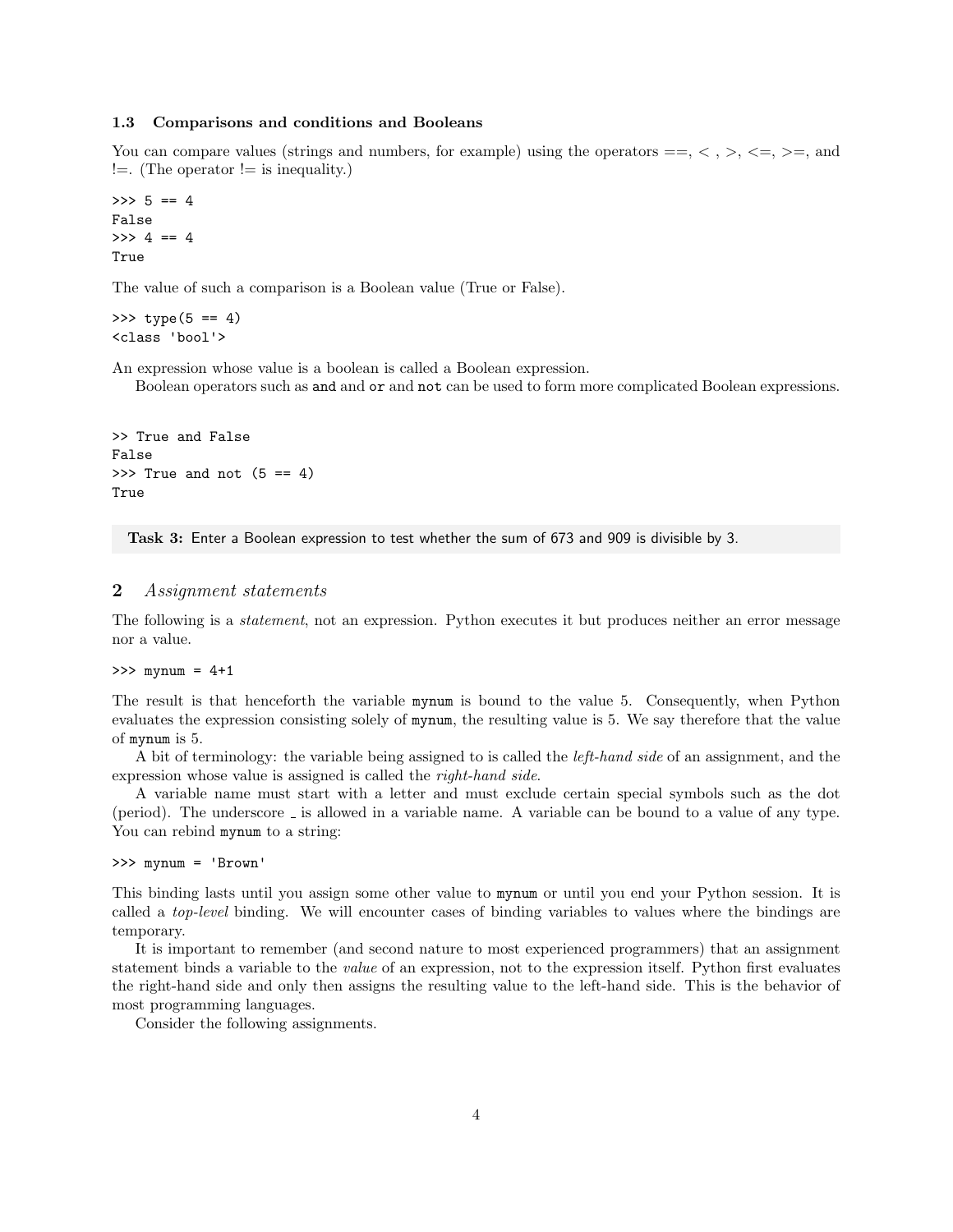$>> x = 5+4$  $>>$  y = 2 \* x >>> y 18  $>> x = 12$ >>> y 18

In the second assignment, y is assigned the value of the expression  $2 \times x$ . The value of that expression is 9, so y is bound to 18. In the third assignment, x is bound to 12. This does not change the fact that y is bound to 18.

# 3 Conditional expressions

There is a syntax for conditional expressions:

 $\langle expression \rangle$  if  $\langle condition \rangle$  else  $\langle expression \rangle$ 

The condition should be a Boolean expression. Python evaluates the condition; depending on whether it is True or False, Python then evaluates either the first or second *expression*, and uses the result as the result of the entire conditional expression.

For example, the value of the expression  $x$  if  $x>0$  else  $-x$  is the absolute value of x.

Task 4: Assign the value -9 to x and 1/2 to y. Predict the value of the following expression, then enter it to check your prediction:

```
2**(y+1/2) if x+10<0 else 2**(y-1/2)
```
# 4 Sets

Python provides some simple data structures for grouping together multiple values, and integrates them with the rest of the language. These data structures are called *collections*. We start with sets.

A set is an unordered collection in which each value occurs at most once. You can use curly braces to give an expression whose value is a set. Python prints sets using curly braces.

>>> {1+2, 3, "a"} {'a', 3} >>> {2, 1, 3} {1, 2, 3}

Note that duplicates are eliminated and that the order in which the elements of the output are printed does not necessarily match the order of the input elements.

The *cardinality* of a set S is the number of elements in the set. In Mathese we write  $|S|$  for the cardinality of set S. In Python, the cardinality of a set is obtained using the procedure  $len(\cdot)$ .

```
>>> len({'a', 'b', 'c', 'a', 'a'})
3
```
# 4.1 Summing

The sum of elements of collection of values is obtained using the procedure  $sum(\cdot)$ .

 $\gg$  sum( $\{1, 2, 3\}$ ) 6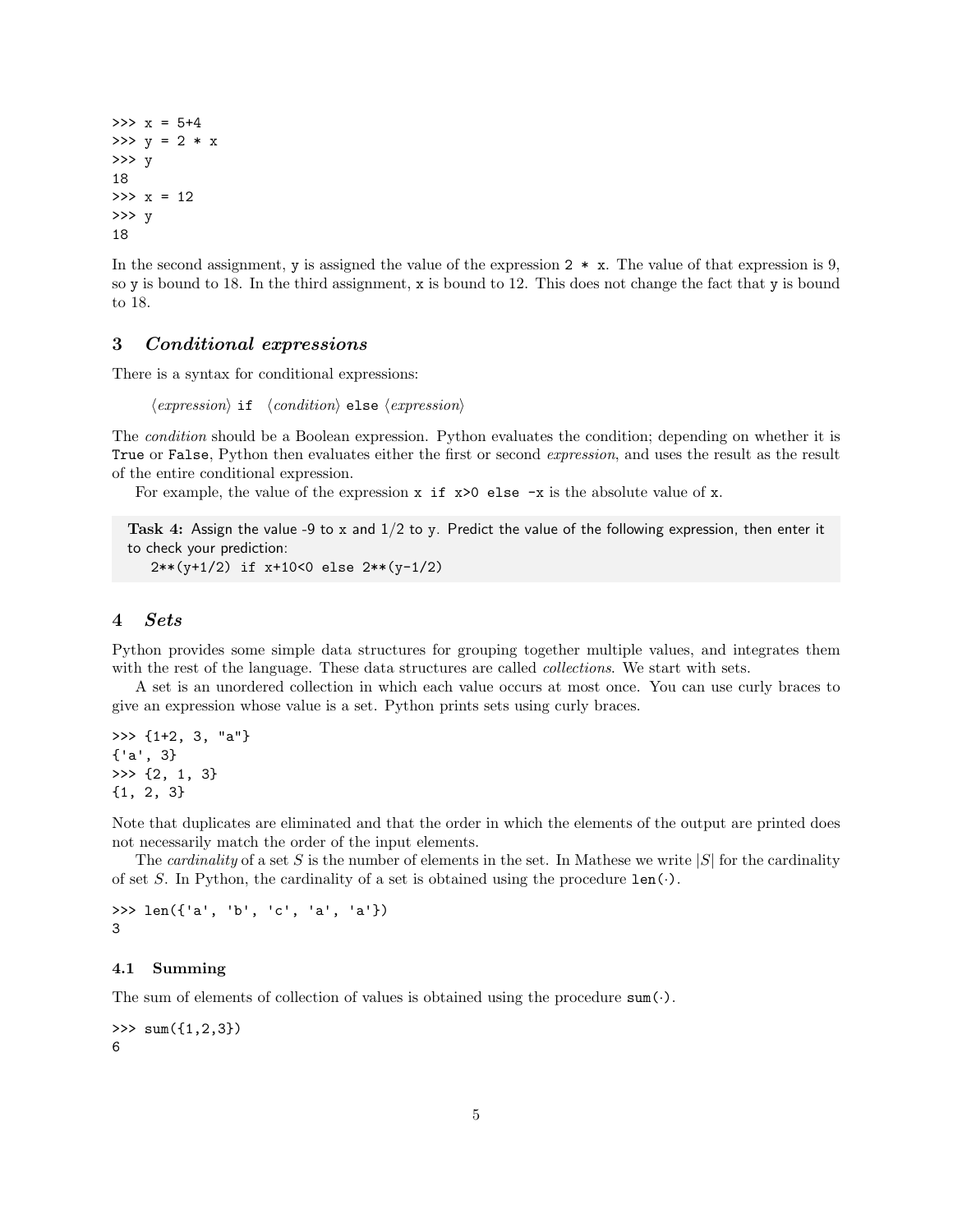If for some reason (we'll see one later) you want to start the sum not at zero but at some other value, supply that value as a second argument to  $sum(\cdot)$ :

>>> sum({1,2,3}, 10) 16

## 4.2 Testing set membership

Membership in a set can be tested using the in operator and the not in operator. If S is a set, x in S is a Boolean expression that evaluates to True if the value of x is a member of the set S, and False otherwise. The value of a not in expression is just the opposite

 $\gg$  S= $\{1, 2, 3\}$ >>> 2 in S True >>> 4 in S False >>> 4 not in S True

## 4.3 Set union and intersection

The union of two sets  $S$  and  $T$  is a new set that contains every value that is a member of  $S$  or a member of T (or both). Python uses the vertical bar  $|$  as the *union* operator:

>>> {1,2,3} | {2,3,4} {1, 2, 3, 4}

The intersection of S and T is a new set that contains every value that is a member of both S and T. Python uses the ampersand & as the intersection operator:

>>> {1,2,3} & {2,3,4} {2, 3}

## 4.4 Mutating a set

A value that can be altered is a mutable value. Sets are mutable; elements can be added and removed using the add and remove methods:

>>>  $S = \{1, 2, 3\}$  $>> S.add(4)$ >>> S.remove(2) >>> S {1, 3, 4}

The syntax using the dot should be familiar to students of object-oriented programming languages such as Java and C++. The operations  $add(\cdot)$  and remove( $\cdot$ ) are methods. You can think of a method as a procedure that takes an extra argument, the value of the expression to the left of the dot.

Python provides a method  $update(...)$  to add to a set all the elements of another collection (e.g. a set or a list):

```
>>> S.update({4, 5, 6})
>>> S
{1, 3, 4, 5, 6}
```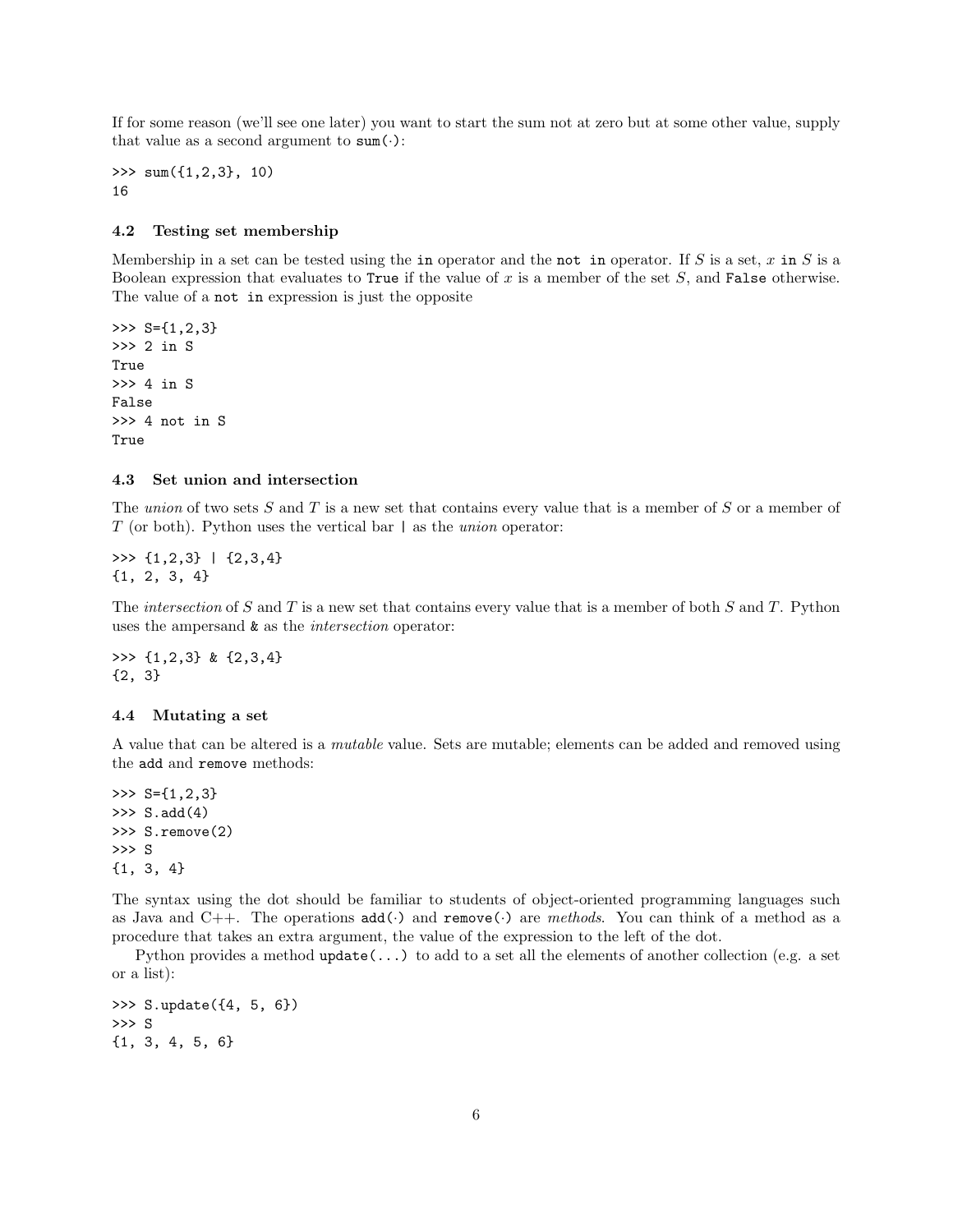Similarly, one can intersect a set with another collection, removing from the set all elements not in the other collection:

```
>>> S.intersection_update({5,6,7,8,9})
>>> S
{5, 6}
```
Suppose two variables are bound to the same value. A mutation to the value made through one variable is seen by the other variable.

```
>>> T=S
>>> T.remove(5)
>>> S
{6}
```
This behavior reflects the fact that Python stores only one copy of the underlying data structure. After Python executes the assignment statement T=S, both T and S point to the same data structure. This aspect of Python will be important to us: many different variables can point to the same huge set without causing a blow-up of storage requirements.

Python provides a method for copying a collection such as a set:

```
\gg U=S.copy()
>> U.add(5)>>> S
{6}
```
The assignment statement binds U not to the value of S but to a copy of that value, so mutations to the value of U don't affect the value of S.

## 4.5 Set comprehensions

Python provides for expressions called comprehensions that let you build collections out of other collections. We will be using comprehensions a lot because they are useful in constructing an expression whose value is a collection, and they mimic traditional mathematical notation. Here's an example:

>>> {2\*x for x in {1,2,3} } {2, 4, 6}

This is said to be a set comprehension *over* the set  $\{1,2,3\}$ . It is called a set comprehension because its value is a set. The notation is similar to the traditional mathematical notation for expressing sets in terms of other sets, in this case  $\{2x : x \in \{1,2,3\}\}\.$  To compute the value, Python iterates over the elements of the set  $\{1,2,3\}$ , temporarily binding the control variable x to each element in turn and evaluating the expression 2\*x in the context of that binding. Each of the values obtained is an element of the final set. (The bindings of x during the evaluation of the comprehension do not persist after the evaluation completes.)

Task 5: Write a comprehension over  $\{1, 2, 3, 4, 5\}$  whose value is the set consisting of the squares of the first five positive integers.

Task 6: Write a comprehension over  $\{0, 1, 2, 3, 4\}$  whose value is the set consisting of the first five powers of two, starting with  $2^0$ .

Using the union operator  $\vert$  or the intersection operator  $\&$ , you can write set expressions for the union or intersection of two sets, and use such expressions in a comprehension: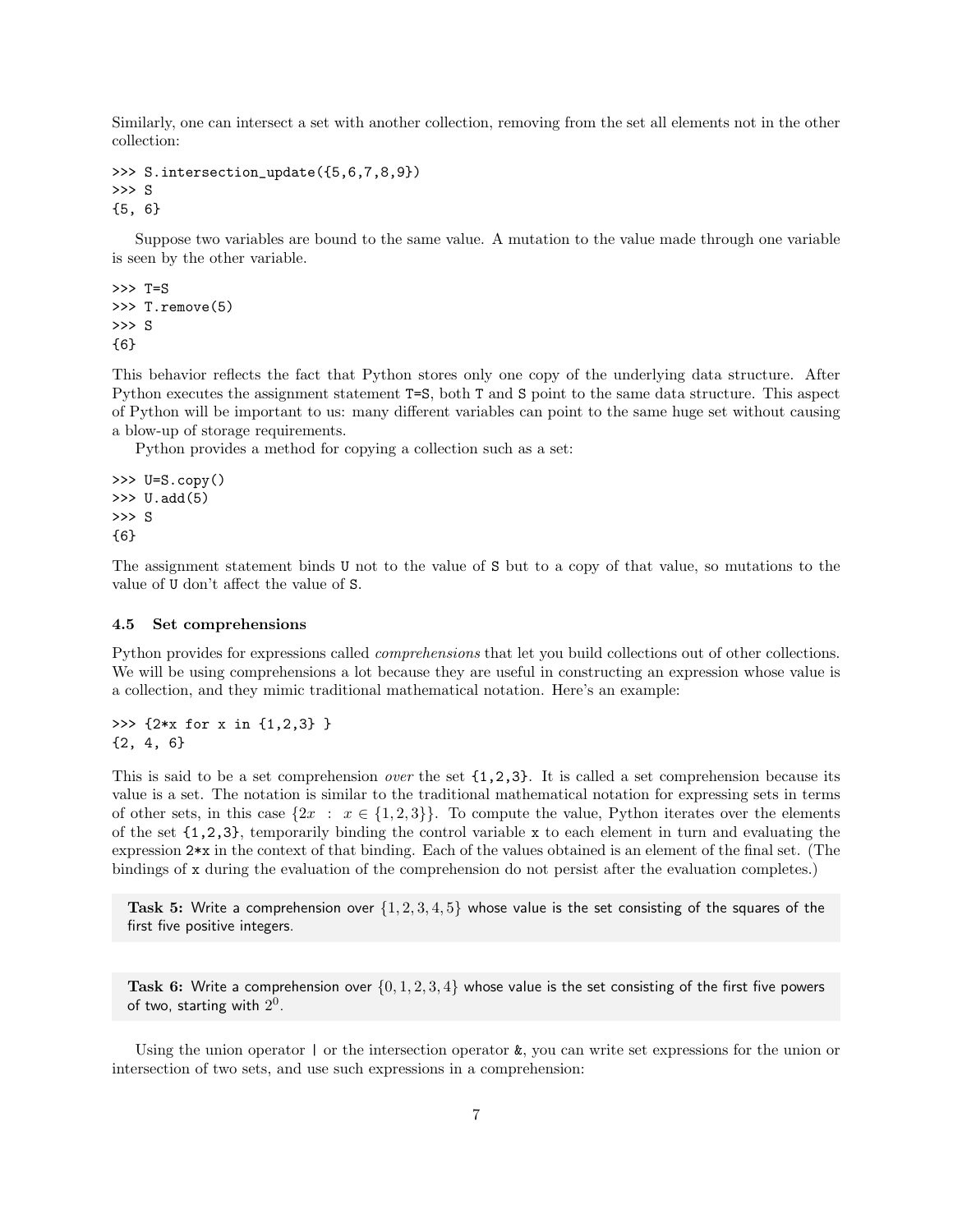>>>  $\{x*x \text{ for } x \text{ in } S \mid \{5, 7\}\}\$ {1, 25, 49, 9}

By adding the phrase if  $\langle condition \rangle$  at the end of the comprehension (before the closing brace "}"), you can skip some of the values in the set being iterated over:

>>> { $x*x$  for  $x$  in  $S$  | {5, 7} if  $x > 2$ } {9, 49, 25}

I call the conditional clause a filter.

You can write a comprehension that iterates over the Cartesian product of two sets:

 $\gg$  >> {x\*y for x in {1,2,3} for y in {2,3,4}} {2, 3, 4, 6, 8, 9, 12}

This comprehension constructs the set of the products of every combination of x and y. I call this a *double* comprehension.

Task 7: The value of the previous comprehension,

 ${x*y for x in {1,2,3} for y in {2,3,4}}$ is a seven-element set. Replace  $\{1,2,3\}$  and  $\{2,3,4\}$  with two other three-element sets so that the value becomes a nine-element set.

Here is an example of a double comprehension with a filter:

>>> {x\*y for x in {1,2,3} for y in {2,3,4} if x != y} {2, 3, 4, 6, 8, 12}

Task 8: Replace {1,2,3} and {2,3,4} in the previous comprehension with two disjoint (i.e. non-overlapping) three-element sets so that the value becomes a five-element set.

Task 9: Assume that S and T are assigned sets. Without using the *intersection operator &*, write a comprehension over S whose value is the intersection of S and T. Hint: Use a membership test in a filter at the end of the comprehension.

Try out your comprehension with  $S = \{1, 2, 3, 4\}$  and  $T = \{3, 4, 5, 6\}$ .

#### 4.6 Remarks

The empty set is represented by set(). You would think that {} would work but, as we will see, that notation is used for something else.

You cannot make a set that has a set as element. This has nothing to do with Cantor's Paradox—Python imposes the restriction that the elements of a set must not be mutable, and sets are mutable. The reason for this restriction will be clear to a student of data structures from the error message in the following example:

>>> {{1,2},3} Traceback (most recent call last): File "<stdin>", line 1, in <module> TypeError: unhashable type: 'set'

There is a nonmutable version of set called frozenset. Frozensets can be elements of sets. However, we won't be using them.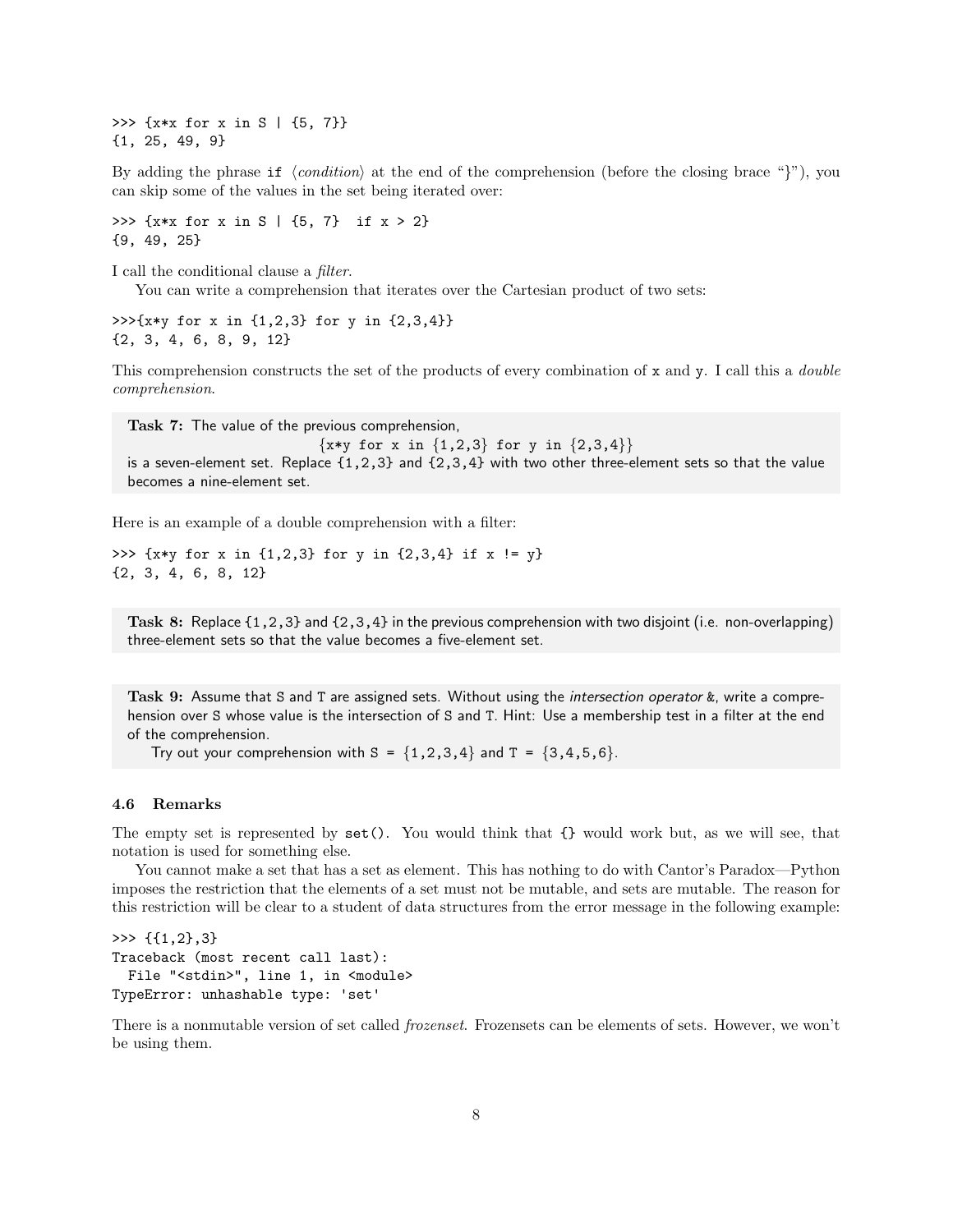5 Lists

Python represents sequences of values using lists. In a list, order is significant and repeated elements are allowed. The notation for lists uses square brackets instead of curly braces. The empy list is represented by [].

>>> [1,1+1,3,2,3] [1, 2, 3, 2, 3]

There are no restrictions on the elements of lists. A list can contain a set or another list.

>>> [[1,1+1,4-1],{2\*2,5,6}, "yo"]  $[1, 2, 3], {4, 5, 6}, 'yo']$ 

However, a set cannot contain a list since lists are mutable.

The length of a list, obtained using the procedure  $len(\cdot)$ , is the number of elements in the list, even though some of those elements may themselves be lists, and even though some elements might have the same value:

```
>>> len([[1,1+1,4-1],{2*2,5,6}, "yo", "yo"])
4
```
As we saw in the section on sets, the sum of elements of a collection can be computed using  $sum(\cdot)$ 

 $\gg$  sum( $[1,1,0,1,0,1,0]$ ) 4 >>> sum([1,1,0,1,0,1,0], -9) -5

In the second example, the second argument to  $\text{sum}(\cdot)$  is the value to start with.

Task 10: Write an expression whose value is the average of the elements of the list [20, 10, 15, 75].

#### 5.1 List concatenation

You can combine the elements in one list with the elements in another list to form a new list (without changing the original lists) using the + operator.

```
>>> [1,2,3]+["my", "word"]
[1, 2, 3, 'my', 'word']
>>> mylist = [4,8,12]
>>> mylist + ["my", "word"]
[4, 8, 12, 'my', 'word']
>>> mylist
[4, 8, 12]
```
You can use sum(.) on a collection of lists, obtaining the concatenation of all the lists, by providing  $[]$  as the second argument.

```
>>> sum([ [1,2,3], [4,5,6], [7,8,9] ])
Traceback (most recent call last):
 File "<stdin>", line 1, in <module>
TypeError: unsupported operand type(s) for +: 'int' and 'list'
>>> sum([ [1,2,3], [4,5,6], [7,8,9] ], [])
[1, 2, 3, 4, 5, 6, 7, 8, 9]
```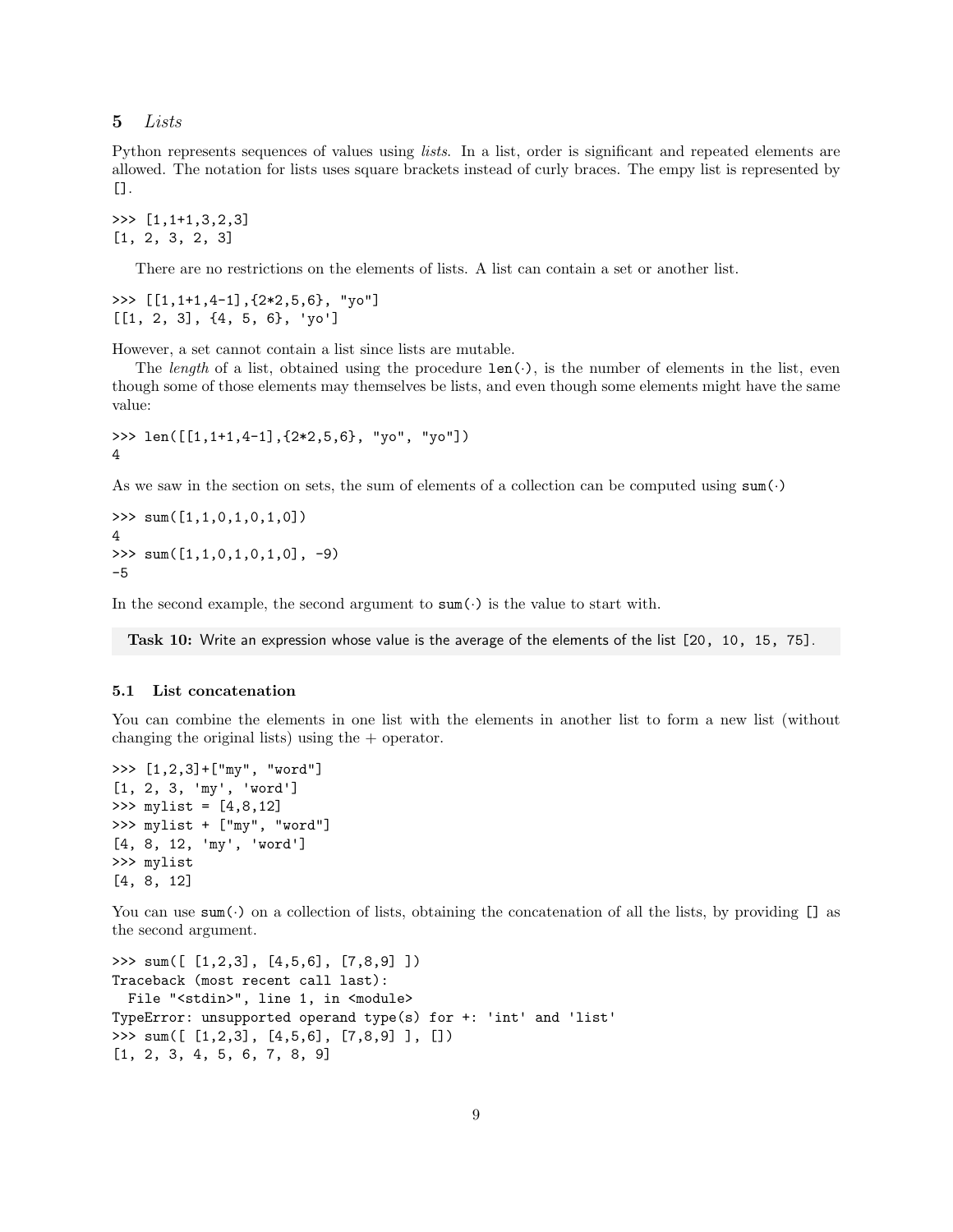#### 5.2 List comprehensions

Next we discuss how to write a list comprehension (a comprehension whose value is a list). In the following example, a list is constructed by iterating over the elements in a set.

>>> [2\*x for x in {2,1,3,4,5} ] [2, 4, 6, 8, 10]

Note that the order of elements in the resulting list might not correspond to the order of elements in the set since the latter order is not significant.

You can also use a comprehension that constructs a list by iterating over the elements in a list:

>>> [ 2\*x for x in [2,1,3,4,5] ] [4, 2, 6, 8, 10]

Note that the list [2,1,3,4,5] specifies the order among its elements. In evaluating the comprehension Python iterates through them in that order. Therefore the order of elements in the resulting list corresponds to the order in the list iterated over.

You can also write list comprehensions that iterate over multiple collections using two control variables. As I mentioned in the context of sets, I call these "double comprehensions". Here is an example of a list comprehension over two lists.

>>> [ x\*y for x in [1,2,3] for y in [10,20,30] ] [10, 20, 30, 20, 40, 60, 30, 60, 90]

The resulting list has an element for every combination of an element of  $[1,2,3]$  with an element of [10,20,30].

We can use a comprehension over two sets to form the Cartesian product.

Task 11: Write a double list comprehension over the lists ['A','B','C'] and [1,2,3] whose value is the list of all possible two-element lists [letter, number]. That is, the value is

[['A', 1], ['A', 2], ['A', 3], ['B', 1], ['B', 2],['B', 3], ['C', 1], ['C', 2], ['C', 3]]

Task 12: Suppose LofL has been assigned a list whose elements are themselves lists of numbers. Write an expression that evaluates to the sum of all the numbers in all the lists. The expression has the form

 $sum([sum(...$ 

and includes one comprehension. Test your expression after assigning [[.25, .75, .1], [-1, 0], [4, 4, 4, 4]] to LofL. Note that your expression should work for a list of any length.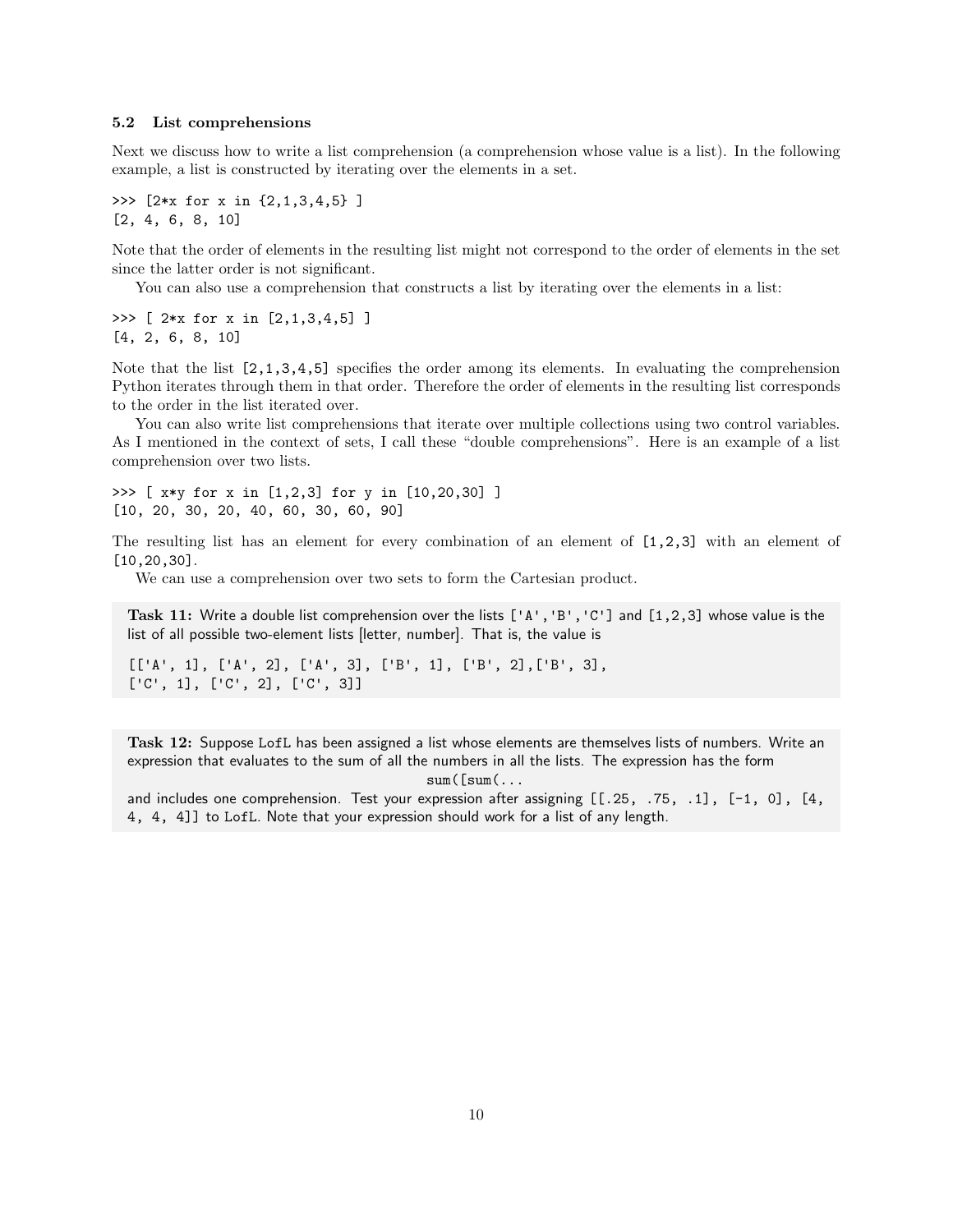5.3 Obtaining elements of a list by indexing



Donald Knuth http://xkcd.com/163/

There are two ways to obtain an individual element of a list. The first is by indexing. As in some other languages (Java and C++, for example) indexing is done using square brackets around the index. Here is an example. Note that the first element of the list has index 0.

```
>>> mylist[0]
4
>>> ['in','the','CIT'][1]
'the'
```
Slices: A *slice* of a list is a new list consisting of a consecutive subsequence of elements of the old list, namely those indexed by a range of integers. The range is specified by a colon-separated pair  $i : j$  consisting of the index i as the first element and j as one past the index of the last element. Thus mylist[1:3] is the list consisting of elements 1 and 2 of mylist.

**Prefixes:** If the first element i of the pair is 0, it can be omitted, so  $mylist[:2]$  consists of the first 2 elements of mylist. This notation is useful for obtaining a prefix of a list.

**Suffixes:** If the second element j of the pair is the length of the list, it can be omitted, so  $mylist[1:]$ consists of all elements of mylist except element 0.

>>> L = [0,10,20,30,40,50,60,70,80,90] >>> L[:5] [0, 10, 20, 30, 40] >>> L[5:] [50, 60, 70, 80, 90]

Slices that skip You can use a colon-separated *triple*  $a:b:c$  if you want the slice to include every  $c^{th}$ element. For example, here is how you can extract from L the list consisting of even-indexed elements and the list consisting of odd-indexed elements:

>>> L[::2] [0, 20, 40, 60, 80]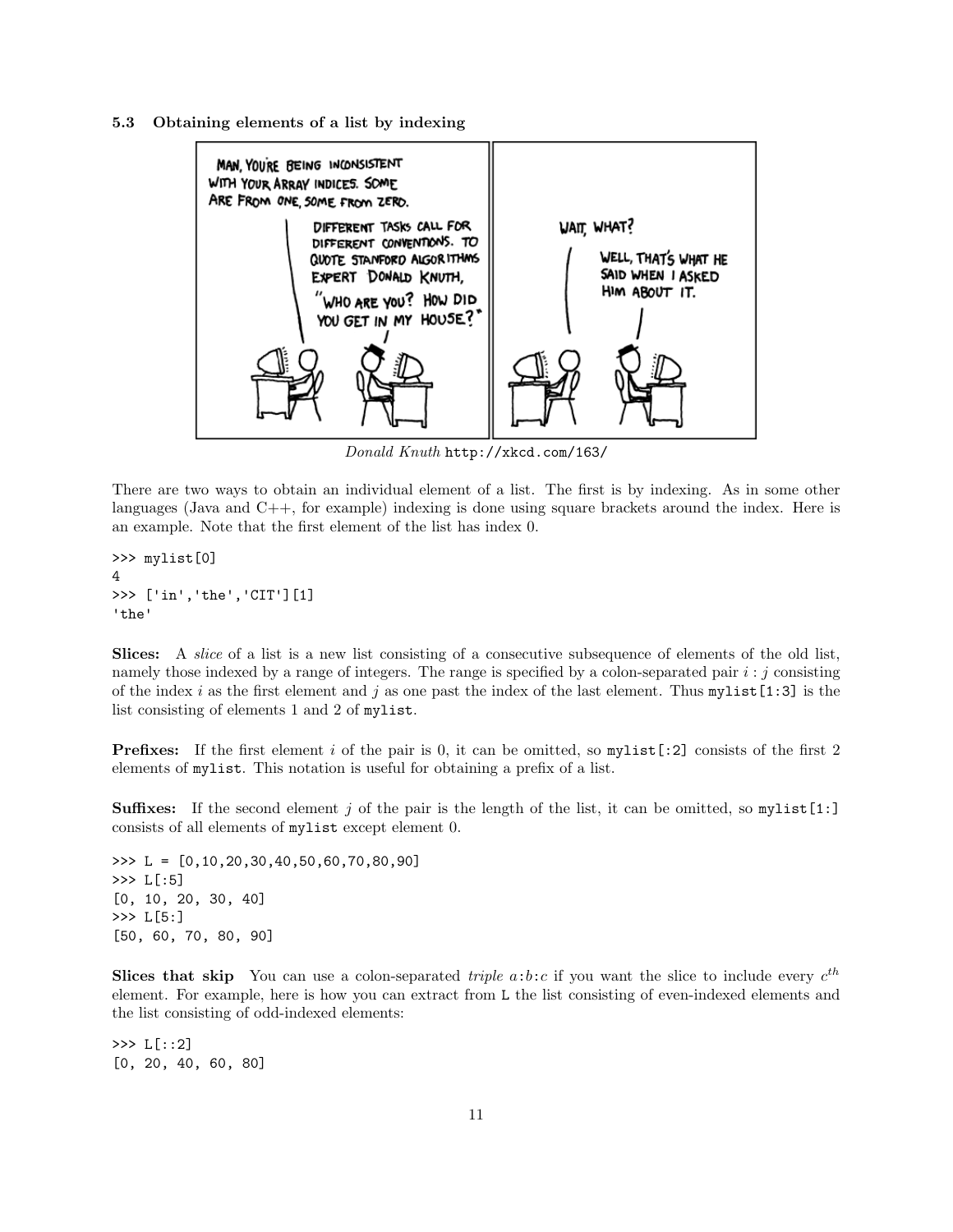>>> L[1::2] [10, 30, 50, 70, 90]

#### 5.4 Obtaining elements of a list by unpacking

The second way to obtain individual elements is by *unpacking*. Instead of assigning a list to a single variable as in mylist  $=[4,8,12]$ , one can assign to a list of variables:

```
>>> [x,y,z] = [4*1, 4*2, 4*3]
>>> x
4
>>> y
8
```
I called the left-hand side of the assignment a "list of variables," but beware: this is a notational fiction. Python does not allow you to create a value that is a list of variables. The assignment is simply a convenient way to assign to each of the variables appearing in the left-hand side.

Ungraded Task: Find out what happens if the length of the left-hand side list does not match the length of the right-hand side list.

Unpacking can similarly be used in comprehensions:

```
>>> listoflists = [[1,1],[2,4],[3, 9]]
>>> [y for [x,y] in listoflists]
[1, 4, 9]
```
Here the two-element list  $[x, y]$  iterates over all elements of listoflists. This would result in an error message if some element of listoflists were not a two-element list.

## 5.5 Mutating a list: indexing on the left-hand side of  $=$

You can mutate a list, replacing its  $i^{th}$  element, using indexing on the left-hand side of the  $=$ , analogous to an assignment statement:

```
>>> mylist = [30, 20, 10]
>>> mylist[1] = 0
>>> mylist
[30, 0, 10]
```
Slices can also be used on the left-hand side but we will not use this.

## 6 Tuples

Like a list, a tuple is an ordered sequence of elements. However, tuples are immutable so they can be elements of sets. The notation for tuples is the same as that for lists except that ordinary parentheses are used instead of square brackets.

>>> (1,1+1,3) (1, 2, 3) >>>  $\{0, (1,2)\}$  |  $\{(3,4,5)\}$  $\{(1, 2), 0, (3, 4, 5)\}\$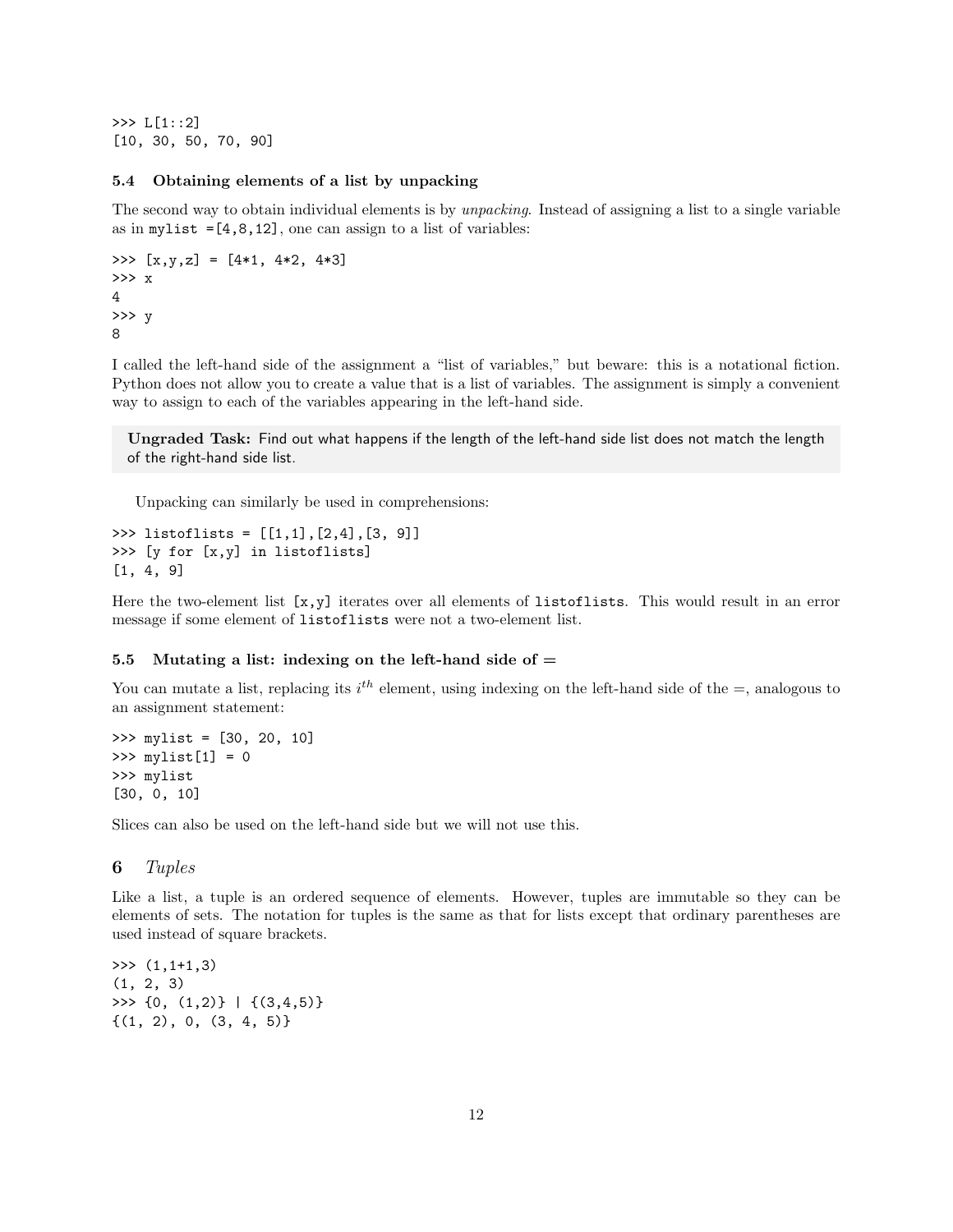### 6.1 Obtaining elements of a tuple by indexing and unpacking

You can use indexing to obtain an element of a tuple.

```
>>> mytuple = ("all", "my", "books")
>>> mytuple[1]
'my'
>>> (1, {"A", "B"}, 3.14)[2]
3.14
```
You can also use unpacking with tuples. Here is an example of top-level variable assignment:

 $\gg$  (a,b) =  $(1, 5-3)$ >>> a 1

In some contexts, you can get away without the parentheses, e.g.

 $\gg$  a, b =  $(1, 5-3)$ 

or even

 $\gg$  a, b = 1, 5-3

You can use unpacking in a comprehension:

>>> [y for (x,y) in [(1,'A'),(2,'B'),(3,'C')] ] ['A', 'B', 'C']

Task 13: Suppose S is a set of integers, e.g.  $\{-4, -2, 1, 2, 5, 0\}$ . Write a triple comprehension whose value is a list of all three-element tuples  $(i, j, k)$  such that  $i, j, k$  are elements of S whose sum is zero.

Task 14: Modify the comprehension of the previous task so that the resulting list does not include  $(0, 0, 0)$ . Hint: add a filter.

Task 15: Further modify the expression so that its value is not the list of all such tuples but is the first such tuple.

The previous task provided a way to compute three elements  $i, j, k$  of S whose sum is zero—if there exist three such elements. Suppose you wanted to determine if there were a hundred elements of S whose sum is zero. What would go wrong if you used the approach used in the previous task? Can you think of a clever way to quickly and reliably solve the problem, even if the integers making up  $S$  are very large? (If so, see me immediately to collect your Ph.D.)

#### 6.2 Obtaining a list or set from another collection

Python can compute a set from another collection (e.g. a list) using the constructor  $set(\cdot)$ . Similarly, the constructor list( $\cdot$ ) computes a list, and the constructor tuple( $\cdot$ ) computes a tuple

>>> set([0,1,2,3,4,5,6,7,8,9]) {0, 1, 2, 3, 4, 5, 6, 7, 8, 9} >>> set([1,2,3]) {1, 2, 3}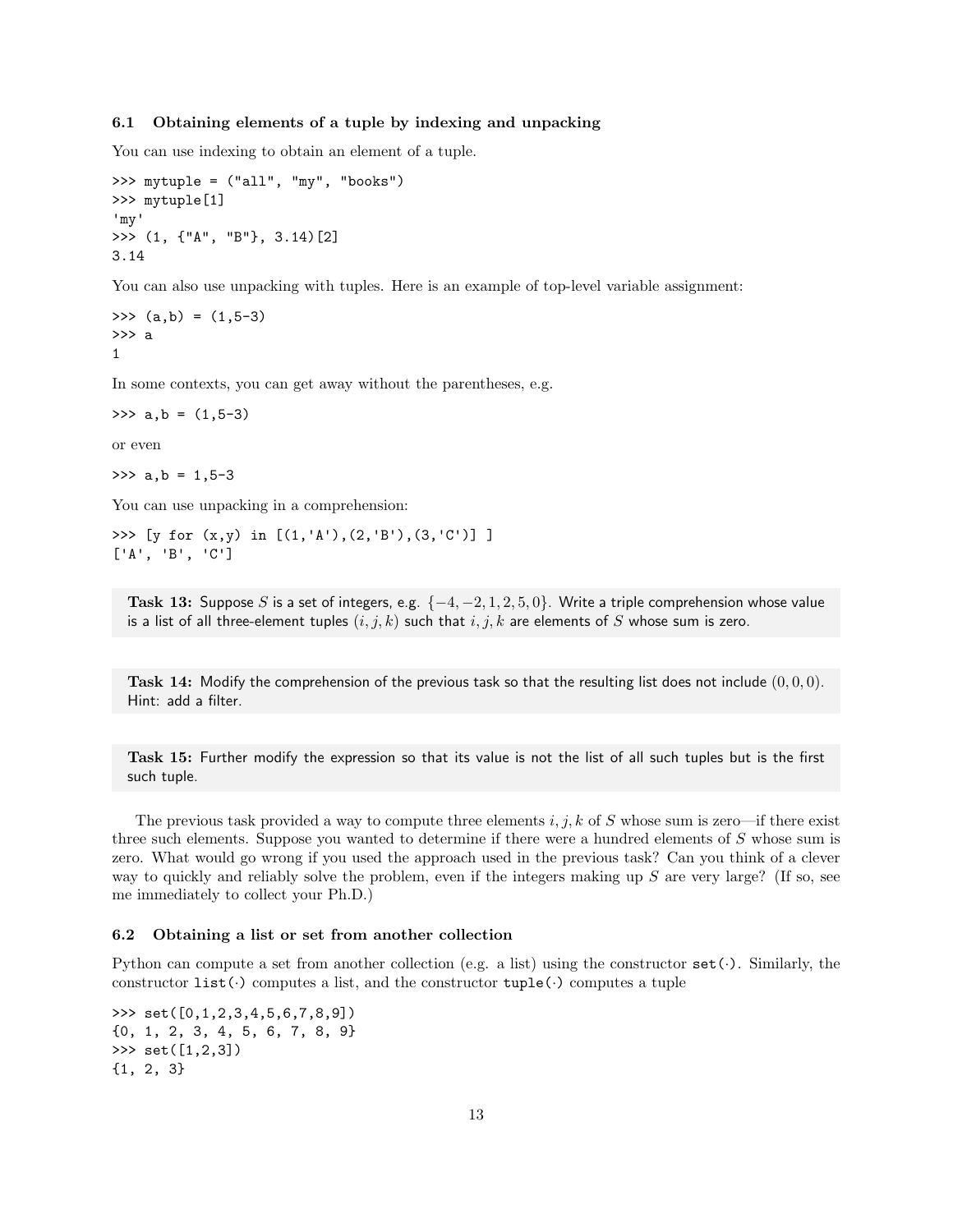>>> list({1,2,3}) [1, 2, 3] >>> set((1,2,3)) {1, 2, 3}

Task 16: Find an example of a list L such that len(L) and len(list(set(L))) are different.

# 7 Other things to iterate over

## 7.1 Tuple comprehensions—not! Generators

One would expect to be able to create a tuple using the usual comprehension syntax, e.g. (i for i in  $[1,2,3]$ ) but the value of this expression is not a tuple. It is a generator. Generators are a very powerful feature of Python but we don't study them here. Note, however, that one can write a comprehension over a generator instead of over a list or set or tuple. Alternatively, one can use  $\texttt{set}(\cdot)$  or  $\texttt{list}(\cdot)$  or  $\texttt{tuple}(\cdot)$  to transform a generator into a set or list or tuple.

#### 7.2 Ranges

A range plays the role of a list consisting of the elements of an arithmetic progression. For any integer  $n$ , range(n) represents the sequence of integers from 0 through  $n-1$ . For example, range(10) represents the integers from 0 through 9. Therefore, the value of the following comprehension is the sum of the squares of these integers:  $sum({i* i for i in range(10)})$ .

Even though a range represents a sequence, it is not a list. Generally we will either iterate through the elements of the range or use  $set(\cdot)$  or  $list(\cdot)$  to turn the range into a set or list.

>>> list(range(10)) [0, 1, 2, 3, 4, 5, 6, 7, 8, 9]

Task 17: Write a comprehension over a range of the form range  $(n)$  such that the value of the comprehension is the set of odd numbers from 1 to 99.

You can form a range with one, two, or three arguments. The expression range(a,b) represents the sequence of integers  $a, a + 1, a + 2, \ldots, b - 1$ . The expression range $(a, b, c)$  represents  $a, a + c, a + 2c, \ldots$ (stopping just before  $b$ ).

#### 7.3 Zip

Another collection that can be iterated over is a zip. A zip is constructed from other collections all of the same length. Each element of the zip is a tuple consisting of one element from each of the input collections.

```
>>> list(zip([1,3,5],[2,4,6]))
[(1, 2), (3, 4), (5, 6)]>>> characters = ['Neo', 'Morpheus', 'Trinity']
>>> actors = ['Keanu', 'Laurence', 'Carrie-Anne']
>>> set(zip(characters, actors))
{('Trinity', 'Carrie-Anne'), ('Neo', 'Keanu'), ('Morpheus', 'Laurence')}
>>> [character+' is played by '+actor
... for (character,actor) in zip(characters,actors)]
['Neo is played by Keanu', 'Morpheus is played by Laurence',
 'Trinity is played by Carrie-Anne']
```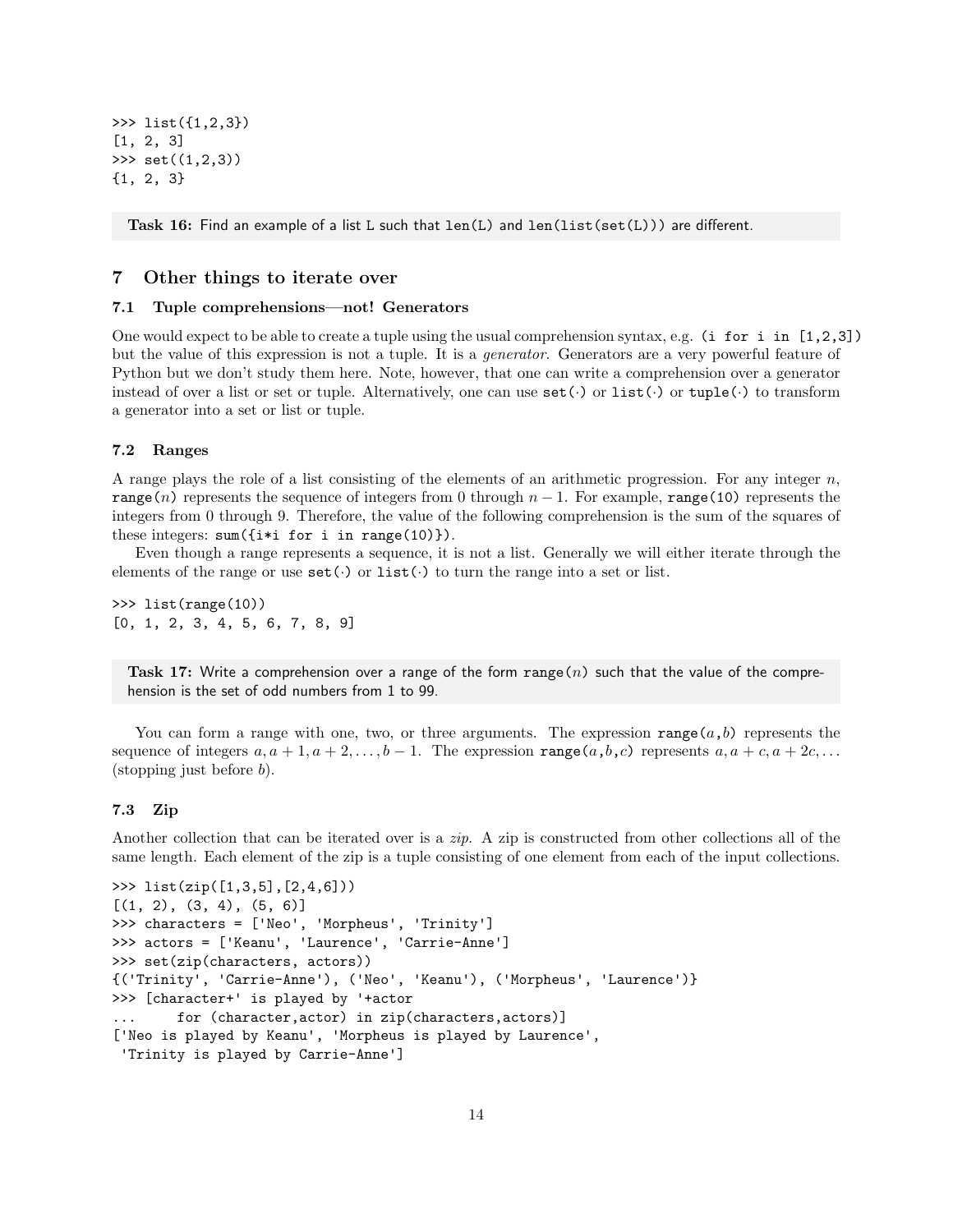Task 18: Assign to L the list consisting of the first five letters ['A','B','C','D','E']. Next, use L in an expression whose value is

 $[(0, 'A'), (1, 'B'), (2, 'C'), (3, 'D'), (4, 'E')]$ Your expression should use a range and a zip, but should not use a comprehension.

Task 19: Starting from the lists [10, 25, 40] and [1, 15, 20], write a comprehension whose value is the three-element list in which the first element is the sum of 10 and 1, the second is the sum of 25 and 15, and the third is the sum of 40 and 20. Your expression should use zip but not list.

#### 7.4 reversed

To iterate through the elements of a list L in reverse order, use reversed(L), which does not change the list L:

>>> [x\*x for x in reversed([4, 5, 10])] [100, 25, 16]

#### 8 Dictionaries

We will often have occasion to use functions with finite domains. Python provides collections, called dictionaries, that are suitable for representing such functions. Conceptually, a dictionary is a set of key-value pairs. The syntax for specifying a dictionary in terms of its key-value pairs therefore resembles the syntax for sets—it uses curly braces—except that instead of listing the elements of the set, one lists the key-value pairs. In this syntax, each key-value pair is written using colon notation: an expression for the key, followed by the colon, followed by an expression for the value:

key : value

The function  $f$  that maps each letter in the alphabet to its rank in the alphabet could be written as

```
{'A':0, 'B':1, 'C':2, 'D':3, 'E':4, 'F':5, 'G':6, 'H':7, 'I':8,
 'J':9, 'K':10, 'L':11, 'M':12, 'N':13, 'O':14, 'P':15, 'Q':16,
 'R':17, 'S':18, 'T':19, 'U':20, 'V':21, 'W':22, 'X':23, 'Y':24,
 'Z':25}
```
As in sets, the order of the key-value pairs is irrelevant, and the keys must be immutable (no sets or lists or dictionaries). For us, the keys will mostly be integers, strings, or tuples of integers and strings.

The keys and values can be specified with expressions.

>>> {2+1:'thr'+'ee', 2\*2:'fo'+'ur'} {3: 'three', 4: 'four'}

To each key in a dictionary there corresponds only one value. If a dictionary is given multiple values for the same key, only one value will be associated with that key.

>>> {0:'zero', 0:'nothing'} {0: 'nothing'}

#### 8.1 Indexing into a dictionary

Obtaining the value corresponding to a particular key uses the same syntax as indexing a list or tuple: right after the dictionary expression, use square brackets around the key: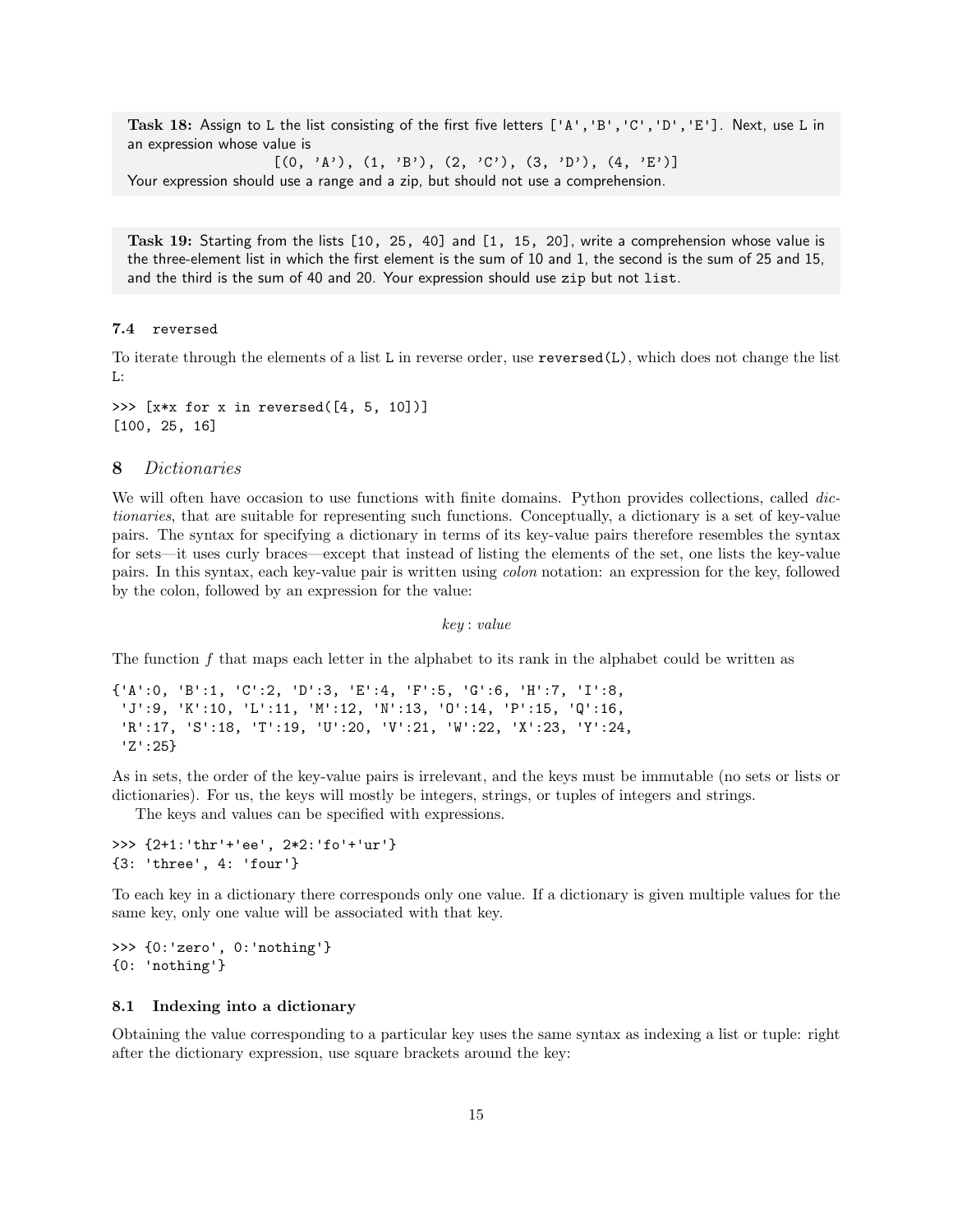```
>>> {4:"four", 3:'three'}[4]
'four'
>>> mydict = {'Neo':'Keanu', 'Morpheus':'Laurence',
'Trinity':'Carrie-Anne'}
>>> mydict['Neo']
'Keanu'
```
If the key is not represented in the dictionary, Python considers it an error:

```
>>> mydict['Oracle']
Traceback (most recent call last):
 File "<stdin>", line 1, in <module>
KeyError: 'Oracle'
```
## 8.2 Testing dictionary membership

You can check whether a key is in a dictionary using the in operator we earlier used for testing membership in a set:

```
>>> 'Oracle' in mydict
False
>>> mydict['Oracle'] if 'Oracle' in mydict else 'NOT PRESENT'
'NOT PRESENT'
>>> mydict['Neo'] if 'Neo' in mydict else 'NOT PRESENT'
'Keanu'
```
# 8.3 Lists of dictionaries

Task 20: Suppose dlist is a list of dictionaries and k is a key that appears in all the dictionaries in dlist. Write a comprehension that evaluates to the list whose  $i^{th}$  element is the value corresponding to key  $\bm{{\rm k}}$  in the  $i^{th}$  dictionary in <code>dlist</code>.

Test your comprehension with some data. Here are some example data.

```
dlist = [{'James':'Sean', 'director':'Terence'}, {'James':'Roger',
'director':'Lewis'}, {'James':'Pierce', 'director':'Roger'}]
k = 'James'
```
For these data, the value corresponding to k in the first dictionary is 'Sean', the value corresponding to  $k$ in the second dictionary is 'Roger', and the value corresponding to  $k$  in the third dictionary is 'Pierce', so the comprehension should evaluate to ['Sean', 'Roger', 'Pierce'].

Task 21: Modify the comprehension in Task 20 to handle the case in which k might not appear in all the dictionaries. The comprehension evaluates to the list whose  $i^{th}$  element is the value corresponding to key  $\bm{{\rm k}}$ in the  $i^{th}$  dictionary in dlist if that dictionary contains that key, and 'NOT PRESENT' otherwise.  $\,$  One way to solve this is to use a conditional expression. Another way is to use the .get(key, default) method of dictionaries.

Test your comprehension with  $k = 'Bilbo'$  and  $k = 'Frodo'$  and with the following list of dictionaries:

dlist = [{'Bilbo':'Ian','Frodo':'Elijah'}, {'Bilbo':'Martin','Thorin':'Richard'}]

For example, with  $k =$  Frodo', the first dictionary in the list maps 'Frodo' to 'Elijah', and the second dictionary in the list does not map 'Frodo' to anything, so the comprehension should evaluate to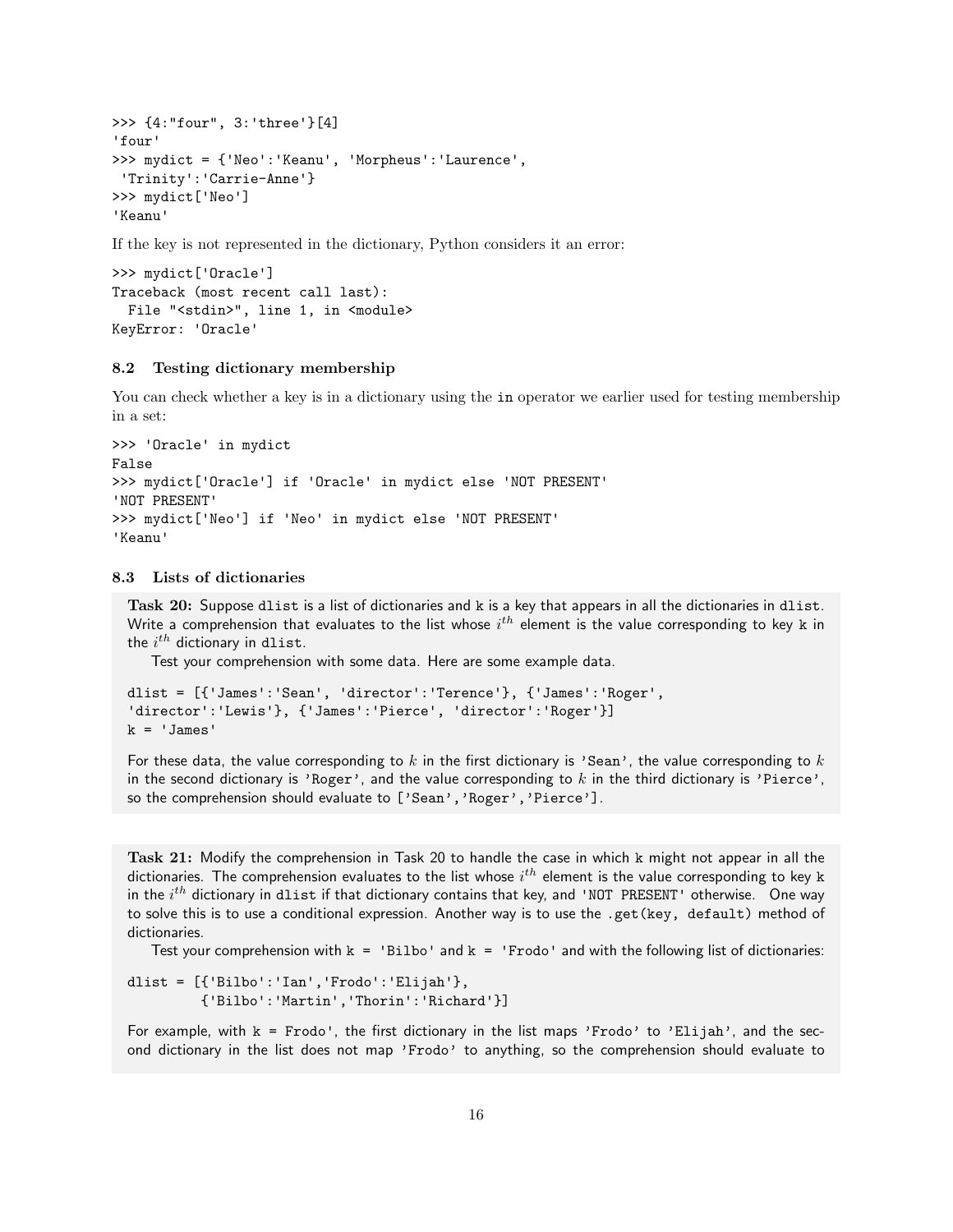['Elijah','NOT PRESENT'].

#### 8.4 Mutating a dictionary: indexing on the left-hand side of  $=$

You can mutate a dictionary, mapping a (new or old) key to a given value, using the syntax used for assigning a list element, namely using the index syntax on the left-hand side of an assignment:

```
>>> mydict['Agent Smith'] = 'Hugo'
>>> mydict['Neo'] = 'Philip'
>>> mydict
{'Neo': 'Philip', 'Agent Smith': 'Hugo', 'Trinity': 'Carrie-Anne',
 'Morpheus': 'Laurence'}
```
## 8.5 Dictionary comprehensions

You can construct a dictionary using a comprehension.

```
>>> { k:v for (k,v) in [(3,2),(4,0),(100,1)] }
{3: 2, 4: 0, 100: 1}
>>> { (x,y):x*y for x in [1,2,3] for y in [1,2,3] }
{(1, 2): 2, (3, 2): 6, (1, 3): 3, (3, 3): 9, (3, 1): 3,
 (2, 1): 2, (2, 3): 6, (2, 2): 4, (1, 1): 1
```
Task 22: Using range, write a comprehension whose value is a dictionary. The keys should be the integers from 0 to 99 and the value corresponding to a key should be the square of the key.

The *identity function* on a set **D** is the function with the following spec:

- *input:* an element  $x$  of  $D$
- output: x

That is, the identity function simply outputs its input.

Task 23: Assign to the variable D the set {'red','white','blue'}. Now write a comprehension that evaluates to a dictionary that represents the identity function on D.

Task 24: Our system for writing numbers uses decimal notation. For example, the digits  $(2, 1, 5)$  represent the number  $2\times 10^2+1\cdot 10^1+5\cdot 10^0.$  We say for this system that the *base* is 10, and that the available digits are  $0, 1, 2, ..., 9$ .

In binary, the digits  $(1,0,1)$  represent the number  $1\times 2^2+0\cdot 2^1+1\cdot 2^0$ . In this case, the base is 2, and the available digits are  $0, 1$ .

Write a dictionary comprehension using the variables base and digits that evaluates to a dictionary that maps each three-digit number to the three digits that represent it. For example, if base = 10 then digits should be the set  $\{0,1,2,\ldots, 9\}$  and the comprehension should evaluate to

 ${0:(0,0,0), 1:(0,0,1), ..., 999:(9,9,9)}$ 

If base = 2 then digits should be the set  $\{0,1\}$ , and the comprehension should evaluate to

 $\{0:(0,0,0), 1:(0,0,1), 2:(0,1,0),3:(0,1,1), 4:(1,0,0), \ldots\}$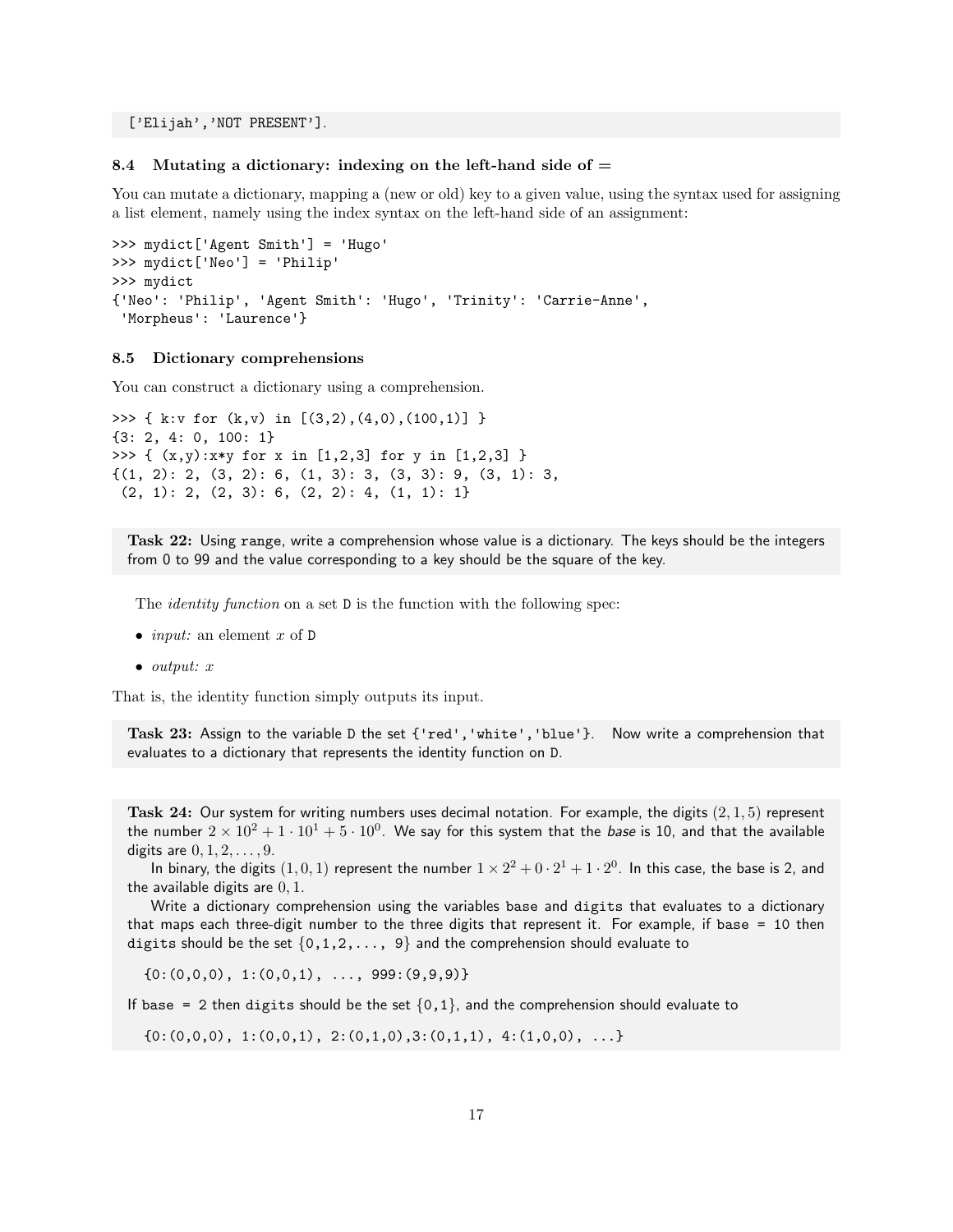#### 8.6 Comprehensions that iterate over dictionaries

You can write list comprehensions that iterate over the keys or the values of a dictionary, using keys() or values():

```
>>> [2*x for x in {4:'a',3:'b'}.keys() ]
[6, 8]
>>> [x for x in {4:'a', 3:'b'}.values()]
['b', 'a']
```
Given two dictionaries A and B, you can write comprehensions that iterate over the union or intersection of the keys, using the *union* operator  $\vert$  and intersection operator  $\⊂>$  we learned about in Section 4.3.

```
>>> [k for k in {'a':1, 'b':2}.keys() | {'b':3, 'c':4}.keys()]
['a', 'c', 'b']
>>> [k for k in {'a':1, 'b':2}.keys() & {'b':3, 'c':4}.keys()]
\lceil'b']
```
Often you'll want a comprehension that iterates over the (key, value) pairs of a dictionary, using items(). Each pair is a tuple.

```
>>> [myitem for myitem in mydict.items()]
[('Neo', 'Philip'), ('Morpheus', 'Laurence'),
 ('Trinity', 'Carrie-Anne'), ('Agent Smith', 'Hugo')]
```
Since the items are tuples, you can access the key and value separately using unpacking:

```
>>> [k + " is played by " + v for (k, v) in mydict.items()['Neo is played by Philip, 'Agent Smith is played by Hugo',
'Trinity is played by Carrie-Anne', 'Morpheus is played by Laurence']
>>> [2*k+v for (k,v) in {4:0,3:2, 100:1}.items() ]
[8, 8, 201]
```
Task 25: Suppose id2salary is a dictionary that maps some employee IDs (a subset of the integers from 0 to  $n-1)$  to salaries. Suppose L is an  $n$ -element list whose  $i^{th}$  element is the name of employee number  $i.$ Your goal is to write a comprehension whose value is a dictionary mapping employee names to salaries. You can assume that employee names are distinct.

Test your comprehension with the following data:

 $id2salary = {0:1000.0, 3:990, 1:1200.50}$ names =  $['Larry', 'Curly', ''', 'Moe']$ 

## 9 Defining one-line procedures

The procedure twice :  $\mathbb{R} \longrightarrow \mathbb{R}$  that returns twice its input can be written in Python as follows:

def twice(z): return 2\*z

The word def introduces a procedure definition. The name of the function being defined is twice. The variable z is called the formal argument to the procedure. Once this procedure is defined, you can invoke it using the usual notation: the name of the procedure followed by an expression in parenthesis, e.g. twice(1+2)

The value 3 of the expression 1+2 is the *actual argument* to the procedure. When the procedure is invoked, the formal argument (the variable) is temporarily bound to the actual argument, and the body of the procedure is executed. At the end, the binding of the actual argument is removed. (The binding was temporary.)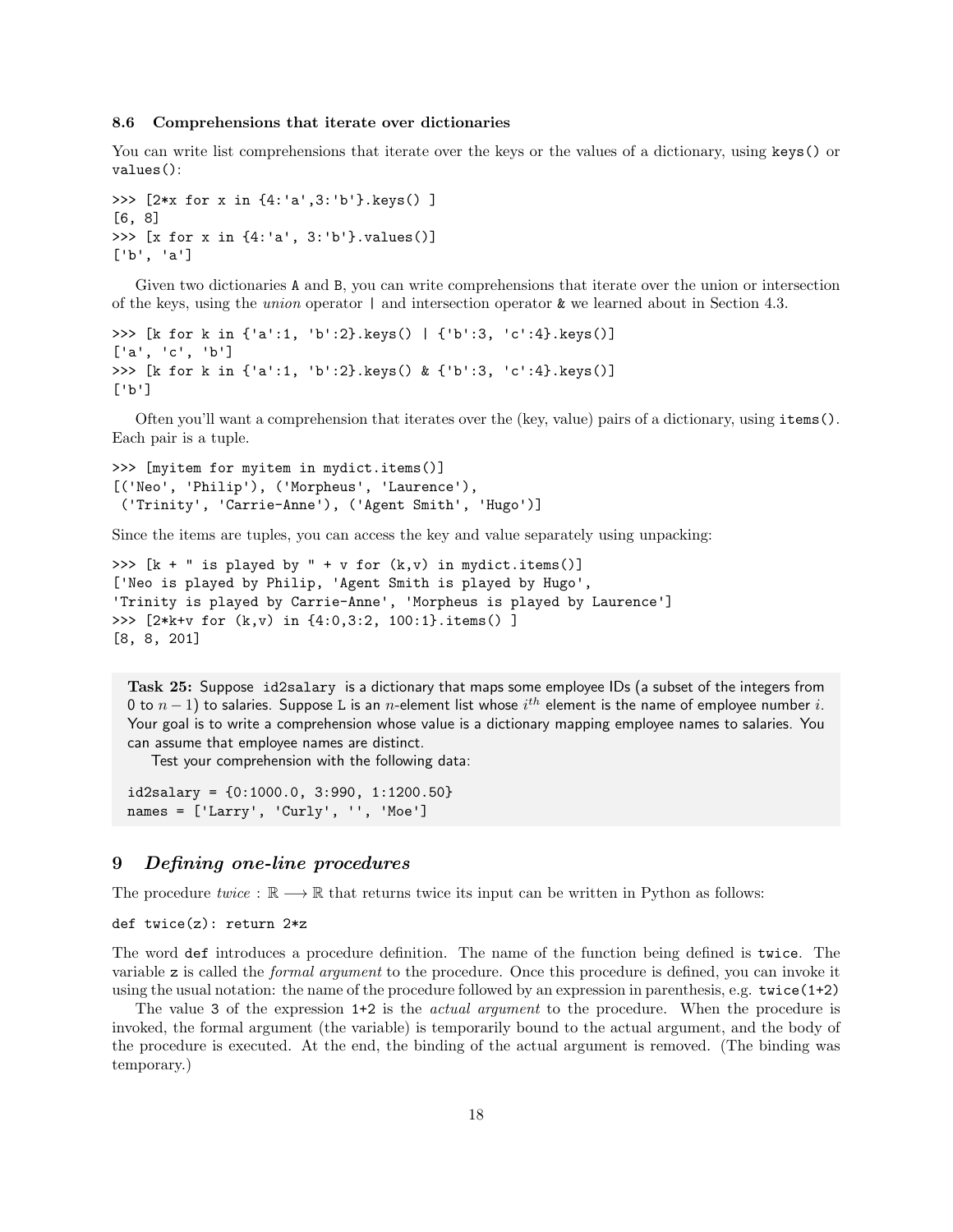Ungraded Task: Try entering the definition of twice(z). After you enter the definition, you will see the ellipsis. Just press enter. Next, try invoking the procedure on some actual arguments. Just for fun, try strings or lists. Finally, verify that the variable z is now not bound to any value by asking Python to evaluate the expression consisting of z.

Task  $26$ : Define a one-line procedure nextInts( $L$ ) specified as follows:

- *input:* list  $L$  of integers
- $\bullet$  output: list of integers whose  $i^{th}$  element is one more than the  $i^{th}$  element of  $L$
- example: input  $[1, 5, 7]$ , output  $[2, 6, 8]$ .

Task  $27:$  Define a one-line procedure cubes  $(L)$  specified as follows:

- *input:* list  $L$  of numbers
- $\bullet$  *output:* list of numbers whose  $i^{th}$  element is the cube of the  $i^{th}$  element of  $L$
- example: input  $[1, 2, 3]$ , output  $[1, 8, 27]$ .

Task 28: Define a one-line procedure dict2list(dct, keylist) with this spec:

- input: dictionary dct, list keylist consisting of the keys of dct
- output: list L such that  $L[i] = det[k$ eylist $[i]]$  for  $i = 0, 1, 2, \ldots, len(k \text{eylist}) 1$
- example: input  $\det$  = {'a':'A', 'b':'B', 'c':'C'} and  $\text{keylist}$  = ['b','c','a'], output ['B', 'C', 'A']

Task 29: Define a one-line procedure  $list2dict(L, keylist)$  specified as follows:

- $\bullet$  input: list  $L$ , list keylist of immutable items
- output: dictionary that maps keylist[i] to  $L[i]$  for  $i = 0, 1, 2, \ldots$ , len $(L) 1$
- example: input  $L = [\n\langle A', B', C'\n\rangle]$  and keylist= $[\n\langle a', b', C'\n\rangle]$ , output {'a':'A', 'b':'B', 'c':'C'}

Hint: Use a comprehension that iterates over a zip or a range.

Ungraded Task: Write a procedure all 3 digit numbers(base, digits) with the following spec:

- input: a positive integer base and the set digits which should be  $\{0, 1, 2, \ldots, base 1\}$ .
- output: the set of all three-digit numbers where the base is  $base$

For example,

```
>>> all_3_digit_numbers(2, {0,1})
```